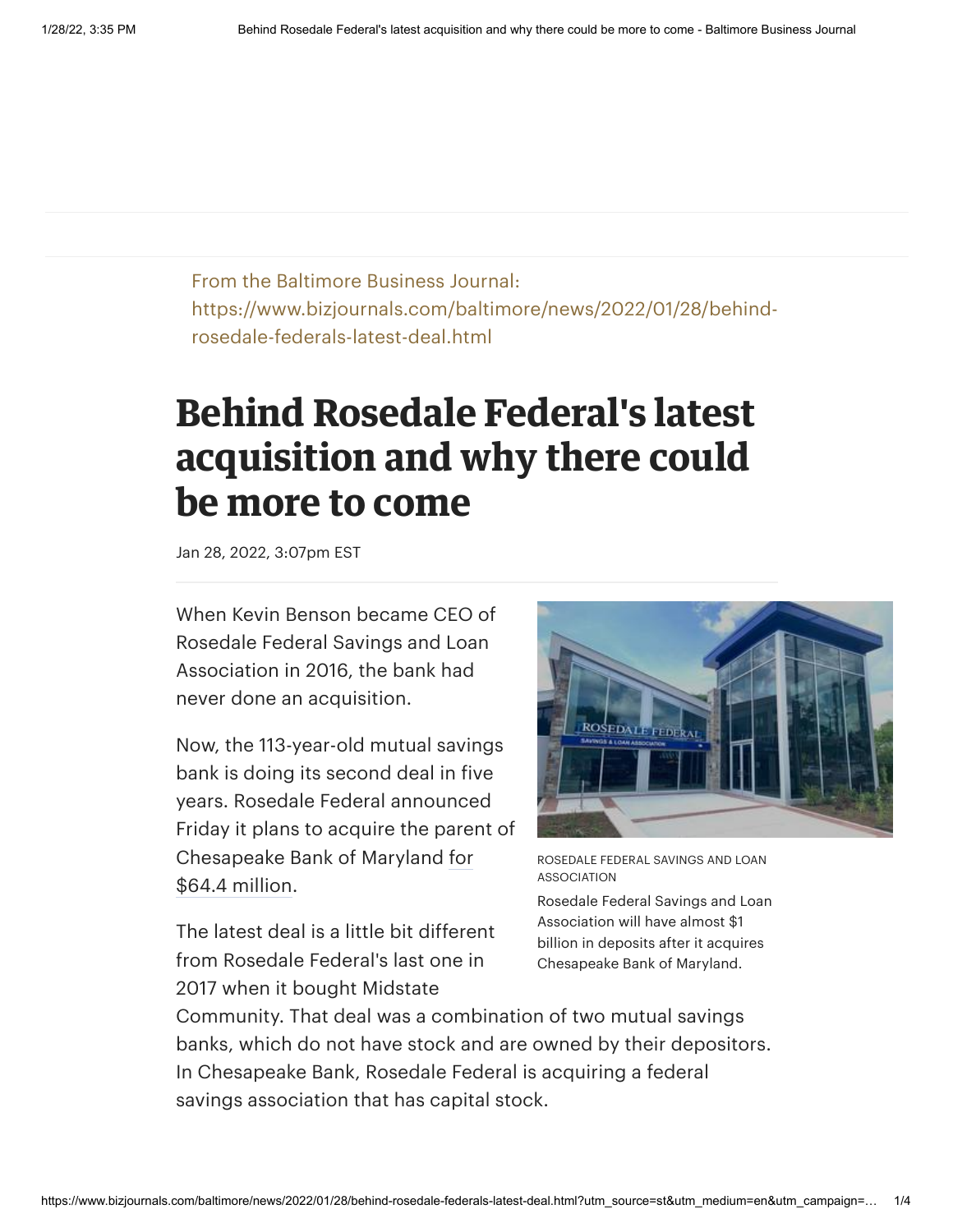1/28/22, 3:35 PM Behind Rosedale Federal's latest acquisition and why there could be more to come - Baltimore Business Journal

"This one is a little bit larger of a transaction and has more branches, more footprint," Benson said in a phone interview. "We are really excited for this second transaction since I came into this role."

Benson said after the Midstate Community Bank purchase that Rosedale would [potentially](https://www.bizjournals.com/baltimore/news/2017/02/16/why-rosedale-federal-can-be-a-player-for-future.html) be interested in future deals with small and midsize banks, including those that aren't mutual savings banks.

The acquisition of Midstate pushed Rosedale into Towson, expanding its presence in Baltimore County. Chesapeake Bank furthers that effort with a branch in Arbutus, as well as enabling Rosedale to enter Anne Arundel County for the first time with a branch in Pasadena.

The driving force behind both deals: The continued consolidation of banks in Maryland and a need to get bigger in order to survive.

"It's size and scale, right? That's one of the main drivers with increased cost of compliance and technology," Benson said. "To try and remain relevant, size matters in terms of trying to spread those costs over a bigger asset base. And the dearth of opportunities was a driver as well. We're probably at about 30 Marylandheadquartered institutions now, so with that consolidation in our industry there's not a whole lot of opportunity remaining if you want to stay within your footprint."

Rosedale will be close to \$1 billion in deposits, with more than \$994 million, after the deal closes. The bank will also have about \$1.3 billion in assets. Benson doesn't like to "get too caught up in round numbers" but acknowledged that reaching \$1 billion in deposits is "very exciting."

"It's kind of fun to say we'll have \$1 billion in deposits, but I think our focus is to do the right thing for our customers and our community," Benson said. "That's really what it's all about for us."

The deal means bankers at Chesapeake now get an opportunity to do bigger loans by joining a larger financial institution. Benson said Chesapeake drew Rosedale's interest because the two banks have a lot in common.